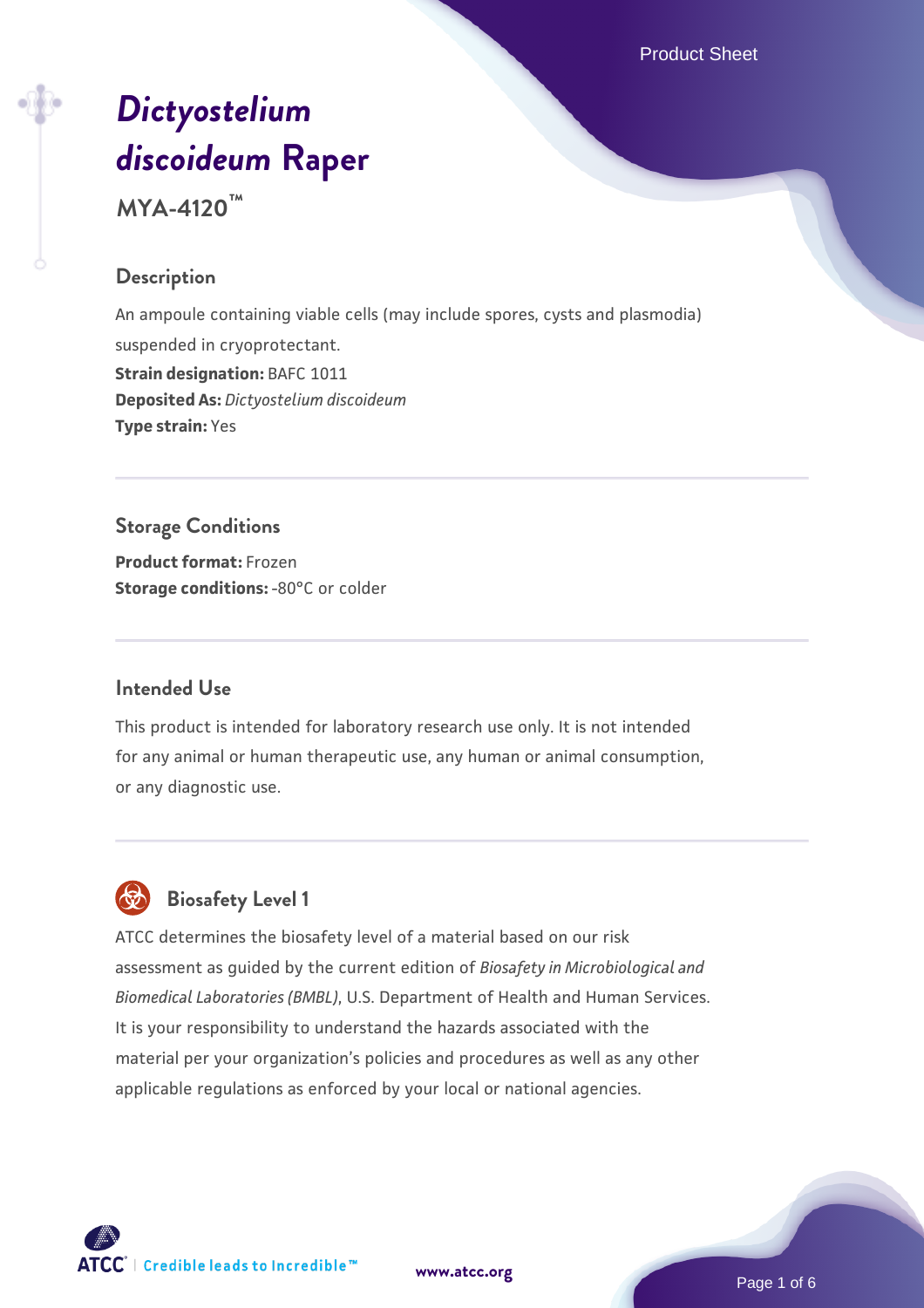ATCC highly recommends that appropriate personal protective equipment is always used when handling vials. For cultures that require storage in liquid nitrogen, it is important to note that some vials may leak when submersed in liquid nitrogen and will slowly fill with liquid nitrogen. Upon thawing, the conversion of the liquid nitrogen back to its gas phase may result in the vial exploding or blowing off its cap with dangerous force creating flying debris. Unless necessary, ATCC recommends that these cultures be stored in the vapor phase of liquid nitrogen rather than submersed in liquid nitrogen.

## **Certificate of Analysis**

For batch-specific test results, refer to the applicable certificate of analysis that can be found at www.atcc.org.

#### **Growth Conditions**

**Medium:**  [ATCC Medium 919: Non-nutrient agar](https://www.atcc.org/-/media/product-assets/documents/microbial-media-formulations/9/1/9/atcc-medium-919.pdf?rev=f4e1e31d2b4249c2a4e4c31a4c703c9e) [ATCC Medium 2219: Corn meal agar, half-strength](https://www.atcc.org/-/media/product-assets/documents/microbial-media-formulations/2/2/1/9/atcc-medium-2219.pdf?rev=56941740a8e44ef5b0ad065230bb5acc) **Temperature:** 20°C **Atmosphere:** Aerobic **Incubation:** Grown with bacteria

## **Handling Procedures**

**Frozen ampoules** packed in dry ice should either be thawed immediately or stored in liquid nitrogen. If liquid nitrogen storage facilities are not available, frozen ampoules may be stored at or below -70°C for approximately one

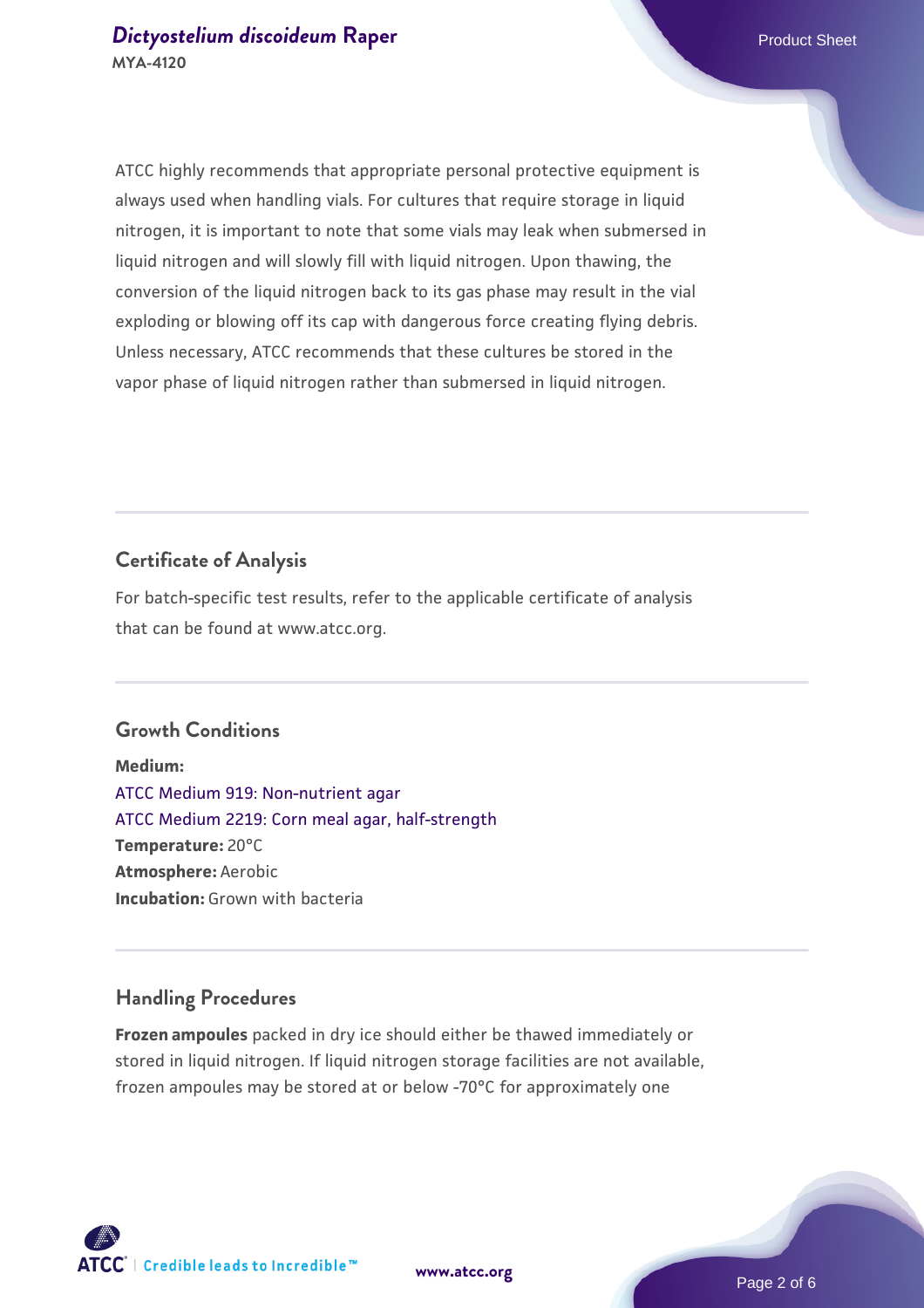week. **Do not under any circumstance store frozen ampoules at refrigerator freezer temperatures (generally -20°C)**. Storage of frozen material at this temperature will result in the death of the culture.

- 1. One day prior to inoculation streak center of agar medium with a large X of live food source and incubate at **25°C to 30°C**. Several replicates are recommended for optimum results.
- To thaw a frozen ampoule, place in a **25°C to 30°C** water bath, until just 2. thawed (**approximately 5 minutes**). Immerse the ampoule just sufficient to cover the frozen material. Do not agitate the ampoule.
- 3. Immediately after thawing, wipe down ampoule with 70% ethanol and aseptically transfer a few drops of inoculum onto the medium containing food source directly at center of X.
- 4. Incubate the culture at the propagation conditions recommended.
- 5. Inspect for growth of the inoculum/strain regularly. Viability is typically noticeable after 3-5 days of incubation. However, the time necessary for significant growth will vary from strain to strain.

## **Notes**

Food source – *E. coli* (e.g., ATCC® 23437™) Additional information on this culture is available on the ATCC<sup>®</sup> web site at www.atcc.org.

## **Material Citation**

If use of this material results in a scientific publication, please cite the material in the following manner: *Dictyostelium discoideum* Raper (ATCC MYA-4120)

## **References**

References and other information relating to this material are available at

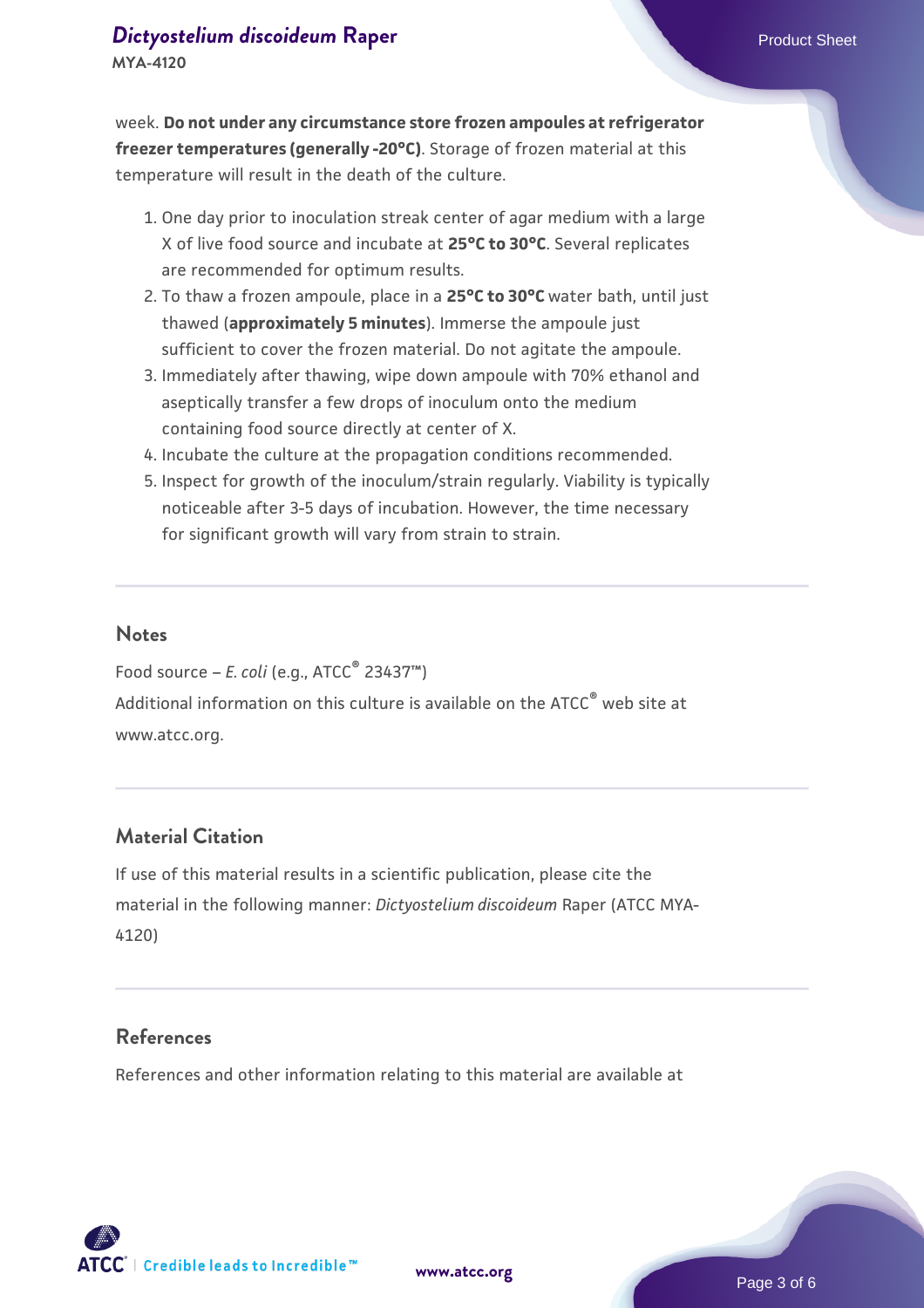#### *[Dictyostelium discoideum](https://www.atcc.org/products/mya-4120)* [Raper](https://www.atcc.org/products/mya-4120) **Product Sheet** Product Sheet **MYA-4120**

www.atcc.org.

#### **Warranty**

The product is provided 'AS IS' and the viability of ATCC® products is warranted for 30 days from the date of shipment, provided that the customer has stored and handled the product according to the information included on the product information sheet, website, and Certificate of Analysis. For living cultures, ATCC lists the media formulation and reagents that have been found to be effective for the product. While other unspecified media and reagents may also produce satisfactory results, a change in the ATCC and/or depositor-recommended protocols may affect the recovery, growth, and/or function of the product. If an alternative medium formulation or reagent is used, the ATCC warranty for viability is no longer valid. Except as expressly set forth herein, no other warranties of any kind are provided, express or implied, including, but not limited to, any implied warranties of merchantability, fitness for a particular purpose, manufacture according to cGMP standards, typicality, safety, accuracy, and/or noninfringement.

## **Disclaimers**

This product is intended for laboratory research use only. It is not intended for any animal or human therapeutic use, any human or animal consumption, or any diagnostic use. Any proposed commercial use is prohibited without a license from ATCC.

While ATCC uses reasonable efforts to include accurate and up-to-date information on this product sheet, ATCC makes no warranties or representations as to its accuracy. Citations from scientific literature and patents are provided for informational purposes only. ATCC does not warrant that such information has been confirmed to be accurate or complete and



**[www.atcc.org](http://www.atcc.org)**

Page 4 of 6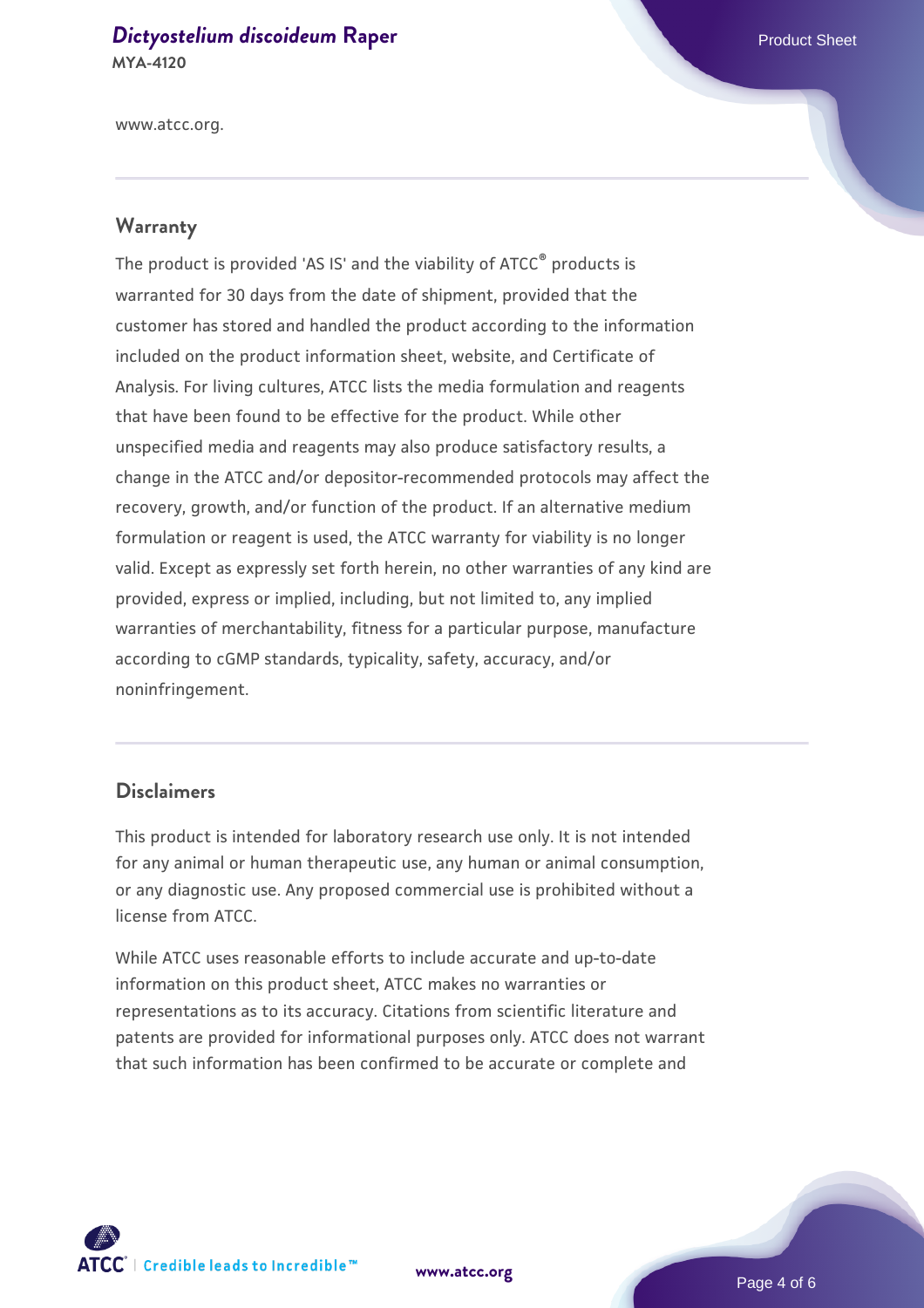the customer bears the sole responsibility of confirming the accuracy and completeness of any such information.

This product is sent on the condition that the customer is responsible for and assumes all risk and responsibility in connection with the receipt, handling, storage, disposal, and use of the ATCC product including without limitation taking all appropriate safety and handling precautions to minimize health or environmental risk. As a condition of receiving the material, the customer agrees that any activity undertaken with the ATCC product and any progeny or modifications will be conducted in compliance with all applicable laws, regulations, and guidelines. This product is provided 'AS IS' with no representations or warranties whatsoever except as expressly set forth herein and in no event shall ATCC, its parents, subsidiaries, directors, officers, agents, employees, assigns, successors, and affiliates be liable for indirect, special, incidental, or consequential damages of any kind in connection with or arising out of the customer's use of the product. While reasonable effort is made to ensure authenticity and reliability of materials on deposit, ATCC is not liable for damages arising from the misidentification or misrepresentation of such materials.

Please see the material transfer agreement (MTA) for further details regarding the use of this product. The MTA is available at www.atcc.org.

## **Copyright and Trademark Information**

© ATCC 2021. All rights reserved. ATCC is a registered trademark of the American Type Culture Collection.

#### **Revision**

This information on this document was last updated on 2021-05-20

## **Contact Information**